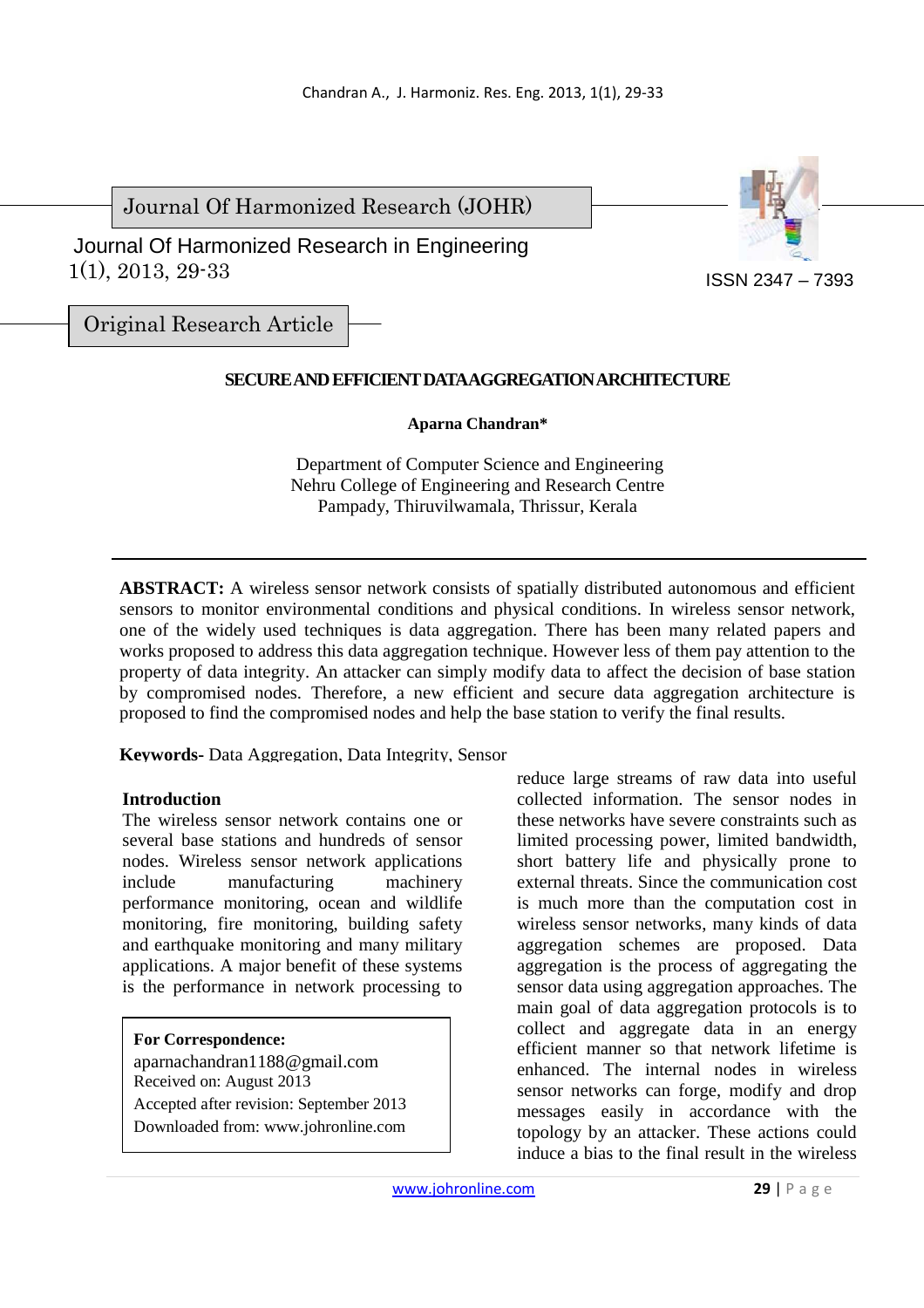sensor network. In addition, an attacker could also learn the contents of the packets by overhearing messages. The previous data aggregation protocols do not provides any security against these attacks. Therefore, a new efficient and secure data aggregation architecture is proposed to resist these attacks and the base station can verify the final results without any bias.

#### **Sensor Network Architecture**

Westhoff *et al.*(2006) states that one needs to logically separate sensor nodes, forwarding nodes, aggregator nodes, and the sink node, which initiates the monitoring and data collecting process. Aggregator nodes and forwarding nodes belong to the backbone, whereas sensor nodes persist in sleep mode until the sink node initiates a process which requires a subset of nodes to contribute. The sink node may either be the connection to the fixed network or the end point for the data collection process. A typical sensor network has hundreds to several thousands of sensor nodes. Each sensor node is typically low-cost, limited in computation and information storage capacity, highly power constrained and communicates over a short range wireless network interface. Individual sensor nodes communicate locally with neighboring sensors, and send sensor readings over the peer-to-peer sensor network to the base station. The three communication patterns are node to node communication, node to base station communication, base station to node communication. In this paper, all the sensor nodes are classified into base stations, leaf nodes and aggregators. The leaf nodes are the nodes which focus on sensing and reporting data. Aggregators are the internal nodes that focus on aggregating and relaying data. The base station analyzes the receiving data and detects the existence of emergent events and attacks.

### **Source Location Privacy**

Kamat *et al.* (2005) defined privacy as the guarantee that information, in its general sense, is observable or decipherable by only the person intentionally meant to observe or decipher it. The phrase "in its general sense" is meant to imply that there may be types of information besides the message content that are associated with a message transmission. The privacy threats that exist for sensor networks are categorized into two broad classes. The two classes are content oriented security or privacy threats and contextual privacy threats. Content oriented security or privacy threats are issues that arise due to the ability of the adversary to observe and manipulate the exact content of packets being sent over the sensor network whether these packets correspond to actual sensed data or sensitive lower layer control information. Contextual privacy issues associated with sensor communication have not been as thoroughly addressed as content oriented security. In contrast to content oriented security, the issue of contextual privacy is concerned with protecting the context associated with the measurement and transmission of sensed data.

There are three types of privacy issues in network communication. The three privacy issues are content privacy, identity privacy and location privacy. Content privacy threat is any means by which an adversary can determine the meaning of a communication exchange. It might not be necessary for the adversary to be able to read the message. Identity privacy threat is a method that allows an adversary to deduce the identities of entities involved in a communication exchange. Location privacy is a method that allows an adversary to determine the location of a communicating entity [3].

# **Data Aggregation Architecture**

After the secure deployment of sensor nodes, the base station requests all sensor nodes to construct a topology tree. For the construction of the topology, the base station broadcasts a topology construction message to all sensor nodes. The detailed format of the message contains source address, original address, sequence number, hop count, sensing type and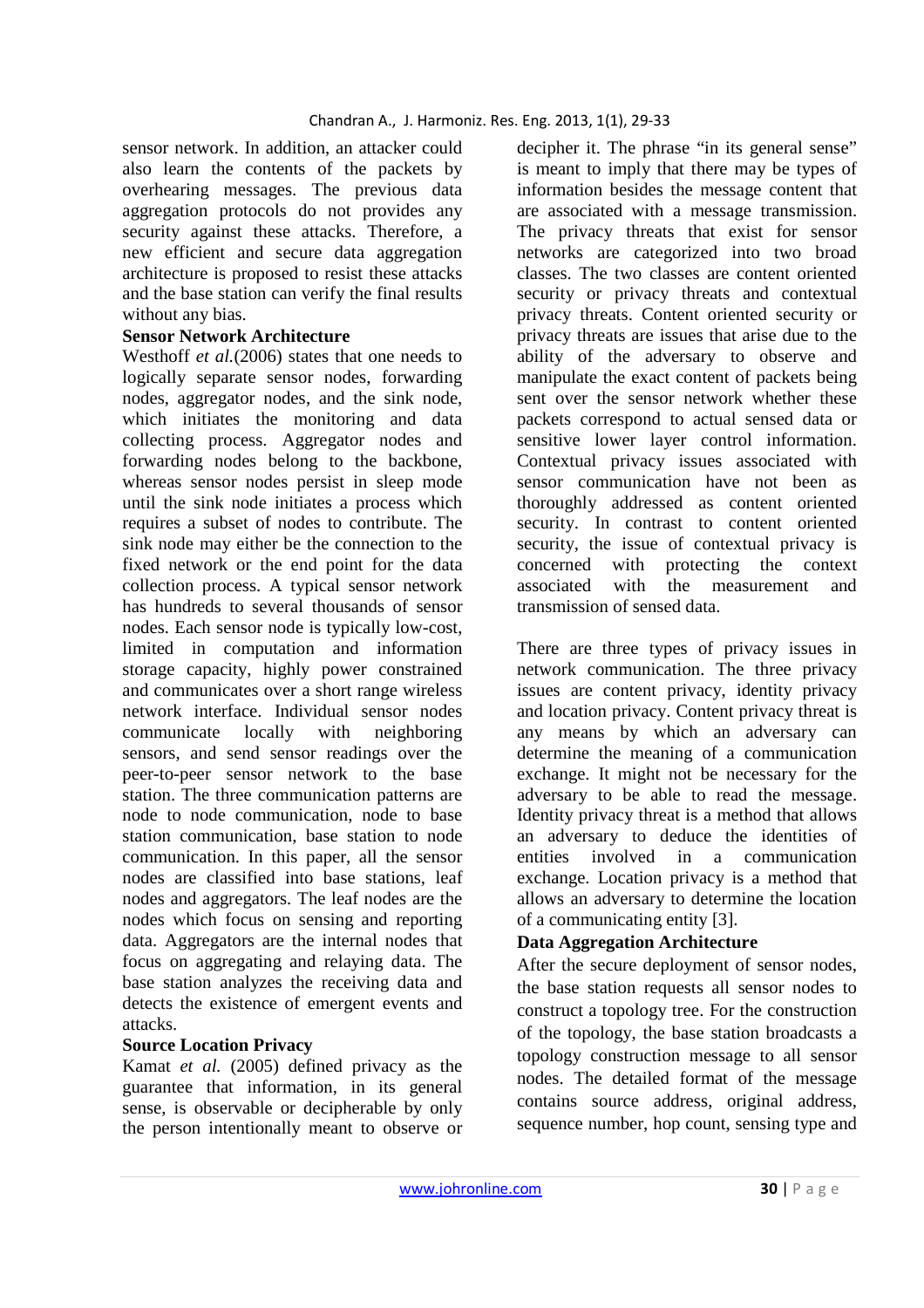aggregation function. Before broadcasting this message, the base station sets the source address and original address as itself. The hop count is represented as the number of hops to the base station. The base station initializes hop count as zero. Upon receiving the message, each sensor node checks whether it receives the request or not. If the message is not a request, it marks the source node of this message as its parent. The sensor node also records the hop count into its storage and then increases the variable hop count by one. If a node receives the same request again, it compares the new hop count with its original hop count. If the new hop count is larger than the original hop count, it records the source node of this message as its child. If the new hop count and original hop count are equal, then it records the source node as its sibling. If the new hop count is smaller than the original hop count, it records the source node as its ancestor. After the topology construction, each node can be aware of its parent, sibling and children in the topology. Each node also informs the base station the relations with its neighbors along with its hop count. Hence, the base station can know the topology of the whole networks.



### **Key Predistribution Schemes**

Chan *et al.* (2003) proposed three new mechanisms in the framework of random key predistribution to address the bootstrapping problem. The first mechanism is the qcomposite random key predistribution scheme, which achieves great security under small scale attack while trading off increased vulnerability in the face of a large scale physical attack on network nodes. The second mechanism is the multi-path key reinforcement scheme, which substantially increases the security of key setup such that an attacker has to compromise many more nodes to achieve a high probability of compromising any given communication. The third mechanism is the random-pairwise keys scheme, which assures that, even when some number of nodes has been compromised, the remainder of the network remains fully secure. This random-pairwise key scheme enables node-to-node mutual authentication between neighbors and quorum-based node revocation.

Efficient bootstrapping of secure keys is of critical importance for secure sensor network applications. Local processing of sensor data requires secure node to node communication. Each of these three schemes represents a different tradeoff in the design space of random key protocols. The choice of which scheme is best for a given application will depend on which trade-off is the most appealing. The q-composite scheme achieves significantly improved security under small scale attack at the cost of greater vulnerability to large scale attack. The multipath reinforcement scheme improves security at the cost of network communication. The random pairwise scheme has the best security properties of the three schemes. It possesses perfect resilience against node capture attacks as well as support for node based revocation and resistance to node replication.

### **DATA PROCESSING**

After the topology construction and key generation, each sensor node knows all its neighbors. In the next step, leaf nodes and aggregators perform different data processing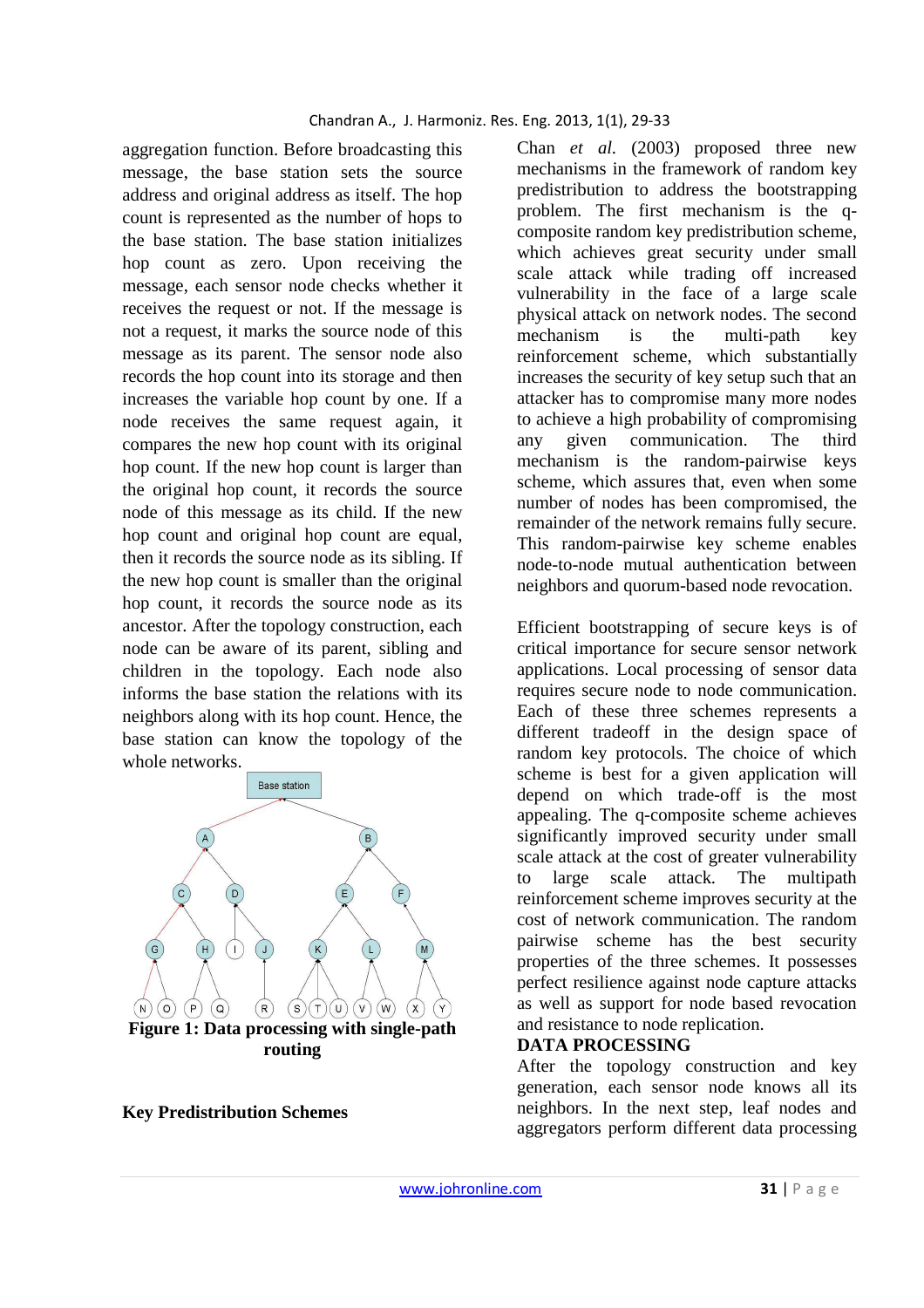according to the contents of messages. The contents of messages can be classified as an emergent event or a usual event. When an emergency happens, sensor nodes could transmit the emergent event by single routing path or multiple routing paths. If the message is a usual event, then it is only sent by one path. After sensing the data, the leaf nodes transmit the readings to aggregators. An aggregator receives messages from its children and decrypts those messages. Initially, aggregator checks whether there is any abnormal value exists in the message. If there is any abnormal value exists, then aggregator encrypts the original sender's identifier, sensing value and the timestamp and forms an encrypted unit along with the original message authentication code. If the aggregator is not receiving an emergent event, it just aggregates these sensing data, encrypts the data with its pairwise key and forwards to its parent. These steps continue until the base station receives all aggregated results.

Whenever the base station receives messages from aggregators, it can verify the correctness and validity. If the base station receives the emergent message from aggregator, it can identify the original sender at first and verify the message authentication code value. If the message authentication code is correct and valid, the base station accepts the result and replies an acknowledgement to the sender immediately. If the message authentication code is not valid or correct, the base station can be aware that the sensor network suffers some attacks and it drops the receiving message. The base station does not send any acknowledgment as reply to the sender and it records the suspicious nodes into table. In order to distinguish a normal node from a compromised node, base station maintains a table to record the behaviors of each node.

### **FEATURES OF THE ARCHITECTURE**

The main security properties of this architecture are data confidentiality, data integrity, replay attack resistance, dropping resistance and forging detection. Data confidentiality means an adversary tries to overhear transmitted packets and learn information from those packets. Data integrity means an adversary would try to alter a receiving message and send that message in order to skew the aggregated value in wireless sensor networks. Forging means an adversary could impersonate a leaf node and forge an emergent message. Whenever an aggregator receives the falsified message from the leaf node, it cannot verify the correctness of the data.

### **Conclusion**

The paper notifies about a less resource secure data aggregation architecture for wireless sensor networks. A wireless sensor network contains one or several base stations and hundreds of sensor nodes. Many data aggregation schemas are proposed to reduce the communication cost in wireless sensor networks. The main goal of data aggregation algorithms is to gather and aggregate data in an energy efficient manner so that network lifetime is enhanced. In wireless sensor network, an attacker can easily forge, modify and drop the messages by the compromised nodes. The previous data aggregation protocols do not provides any security against these attacks. Therefore, a lightweight secure architecture is proposed to resist these attacks and provides an end to end aggregate authentication. In this proposed protocol, all the data are encrypted and an attacker cannot learn that data of children even if an aggregator is compromised. This scheme proposes a new encryption scheme that allows intermediate sensors to aggregate encrypted data of its children without having to decrypt and provides stronger privacy than a simple aggregation scheme using hop-by-hop encryption.

# **ACKNOWLEDGMENT**

This work is supported by my research guide. I am very thankful to my research guide Mr. Arundas K.V., Lead Android Programmer, BlackJack Apps, Trivandrum, for his support and guidance.

**References**